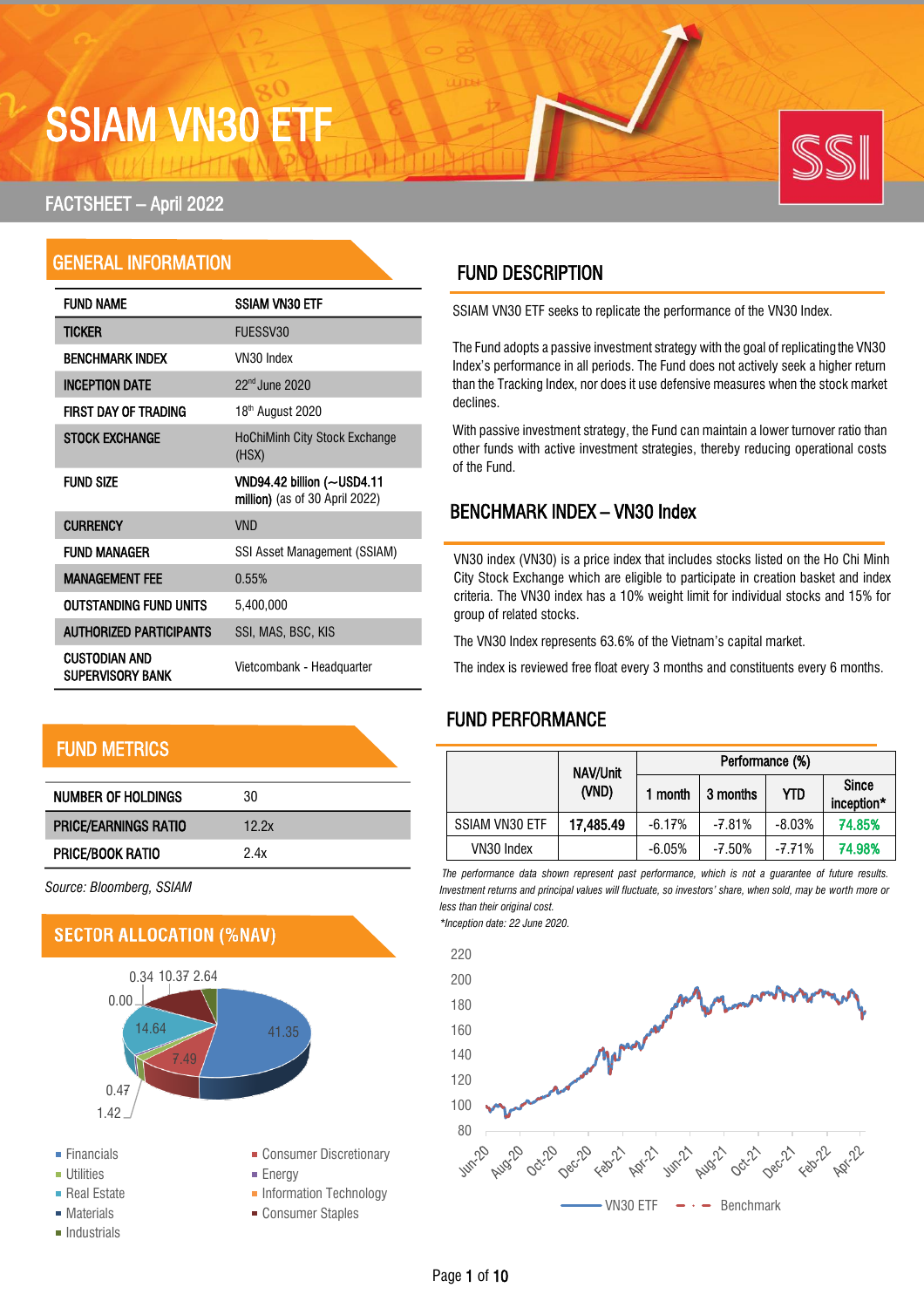### FUND COMMENTARY

#### I. Overall Commentary: The Art of Catching a Falling Knife

The explosive participation of retail investors in Vietnam's capital markets has been a phenomenon we repeatedly noted in our monthly newsletters and broad market commentaries for the past year. The latest print in March (we haven't got the April'22 print as of the time of writing) as seen from data by VSD (Vietnam Securities Depositories) showed another record month with over 270k new accounts being opened, bringing the total number of brokerage trading accounts in Vietnam to almost 5 million (appx. 5% of the population). To put things in perspectives, in the past year alone (from April 2021 to March 2022), the total of new trading accounts opened was 2 million, and new trading accounts opened in 2021 itself was higher than the past 4 years combined. This illustrates market accessibility and how equity has increasingly been seen as an attractive investment channel (in addition to traditional assets like gold, real estates, and bank term deposit). Looking at the exponential growth, investment professionals like ourselves couldn't help but feeling optimistic about the bright future of the capital markets as a channel to facilitate effective allocation of financial resources towards productive economic activities, supporting wealth generation and creating values for society.

However, this could also be a double-edged sword. Inexperienced investors often have insufficiently diversified portfolio, poor risk management, and an unnecessary high turnover trading that deteriorates performance. In additions, academic research has shown that new investors often exhibit a high degree of emotional and cognitive behavioral biases that may adversely impact their long-term portfolio's performance. What we are seeing in the market these past 2 weeks is the paragon of herd behavior that was sparked by a sense of unnecessary panic triggered by a series of headline news that have little fundamental impacts to the market. Put it differently, we think investors are over-reacting rather violently to the various arrests with market manipulation charges and increasing scrutiny by authorities on corporate bonds issuance activities. In our opinion, these forceful actions being taken by the authorities are actually paving the way for a healthier operations of the capital markets (both equity and fixed income) and indeed, protecting investors' bottomlines rather than impeding growth.

In the bull market of 2021, even the least experienced of investors could have made a sizable investment profit and celebrated their achievements. However, such an environment made it extremely difficult to distinguish between luck and skills. As we alluded to earlier, overconfidence is a typical emotional behavioral bias in finance many new retail investors in the Vietnam's stocks market exhibit, which coupled with lax margin lending from both official broker/dealer and unofficial sources (*kho bãi*) have caused the euphoria we saw last year. The violent swings that we have observed in the past few weeks is on the other extreme end of that behavior spectrum, dominated by both cognitive and emotional biases triggered by fear and exacerbated by margins calls, resulted in assets prices at levels that diverged far away from their fundamentals.

As students of Benjamin Graham and Warren Buffett, we think that this bear market with stocks at oversold territories across the investment universe, from blue chips large caps to speculative pennies, is indeed a great annual Christmas sales to collect quality assets at extremely attractive valuations. Prudent risk management of core portfolio positionings and further accumulations in VN30/VNX50/FinLead in combination with tactical trades on VN30 futures and tactical long individual VN30 names' covered warrants (long-dated calls if available) is a golden opportunity to yield outsized investment returns in the medium to long term.

Catching a falling knife is not an easy feat, but it is a necessary action to seize the day's opportunity. Investors should keep discipline and a cool head, and starting to turn on their risk-on aggressive mode at these levels. These days I hope you remember the wise words of A. Camus: "*In the depth of winter, I finally learned that within me there lay an invincible summer."*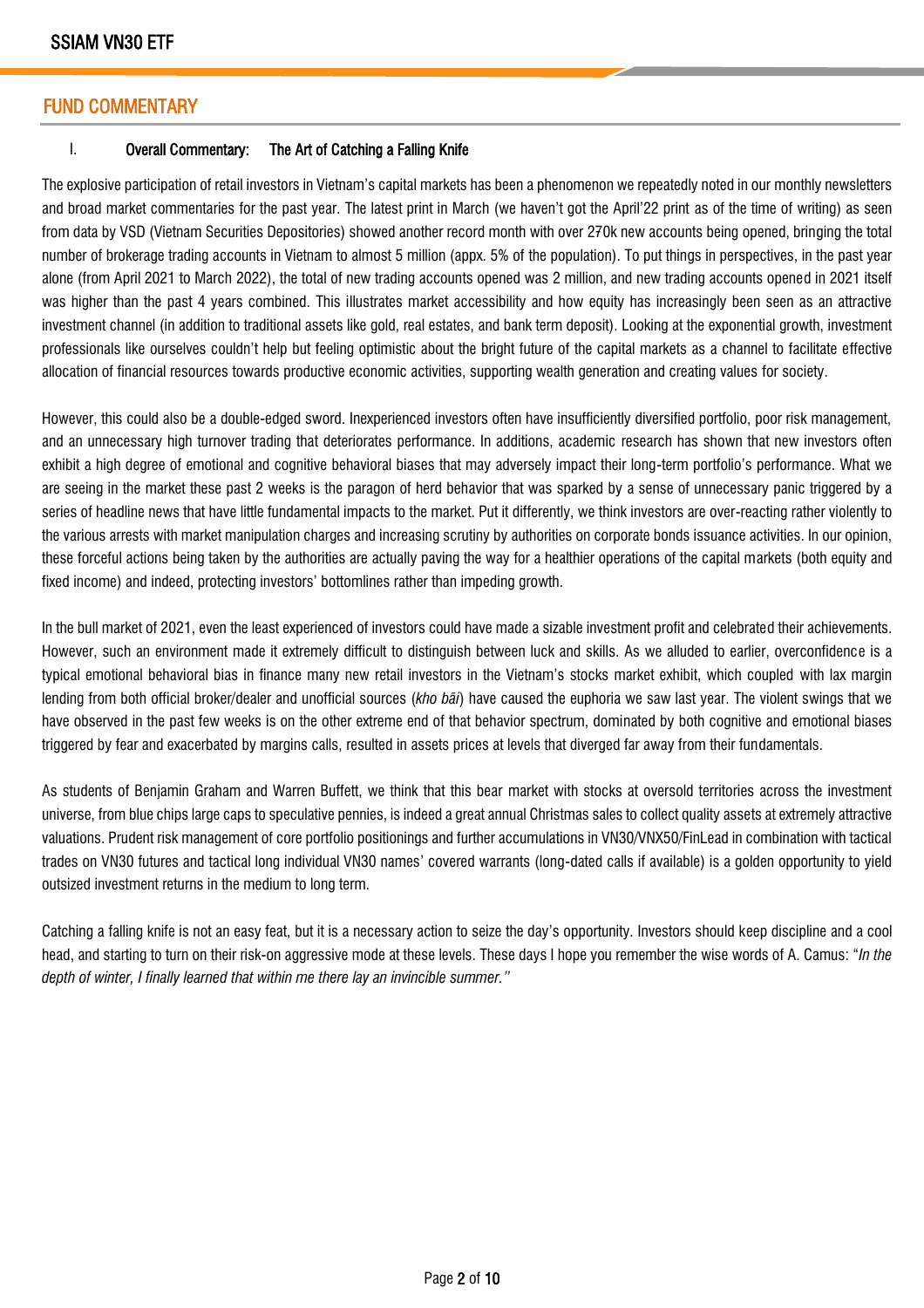#### Performance Statistics

In the month of April, VN Index corrected -8.37%, but the pain was felt even more sharply in MidCap (-13.09%) and Small Cap (-15.62%) due to withdrawals of speculative positions. VN30 returned only -6.05%, continued to to be a value protection despite the spilled over effect of broad market corrections.

|                      | 1 <sub>m</sub>       | 3 <sub>m</sub> | 6m        | <b>YTD</b>             | <b>1Y</b> | 2Y     | <b>3Y</b>  | <b>5Y</b> |
|----------------------|----------------------|----------------|-----------|------------------------|-----------|--------|------------|-----------|
| <b>VNIndex</b>       | -8.37%               | $-752%$        | $-4.96%$  | -8.63%                 | 11.58%    | 35.31% | 13.58%     | 15.87%    |
| <b>VN 30</b>         | $-6.05%$             | -749%          | $-7.31%$  | $-7.61%$               | 8.87%     | 42.23% | 18.00%     | 17.35%    |
| <b>VNX 50</b>        | -8.3 <mark>9%</mark> | $-910%$        | $-9.01%$  | $-11.92%$              | 8.15%     | 41.36% | 17.83%     |           |
| <b>VN 100</b>        | -8.2 <mark>3%</mark> | $-728%$        | $-4.89%$  | $-9.63%$               | 11.84%    | 42.92% | 18.09%     | 16.99%    |
| Mid Cap              | $-13.09%$            | $-5.66%$       | 4.64%     | -1 <mark>4.39</mark> % | 30.30%    | 59.55% | 27.96%     | 18.06%    |
| <b>Small Cap</b>     | $-15.62%$            | 0.95%          | $-2.28%$  | $-13.93%$              | 47.83%    | 71.13% | 36.72%     | 23.29%    |
| <b>VN Finlead</b>    | $-9.03%$             | $-13.53%$      | $-2.20%$  | -8.8 <mark>8%</mark>   | 14.62%    | 59.48% |            |           |
| <b>VN Diamond</b>    | $-4.97%$             | 0.74%          | 3.26%     | 1.55%                  | 31.72%    | 61.34% |            |           |
| <b>MSCI Frontier</b> | $-2.76%$             | $-711%$        | $-13.21%$ | $-10.38%$              | $-0.29%$  | 18.10% | 6.42%<br>П | 5.22%     |
| <b>MSCI Emerging</b> | $-5.55%$             | $-10.43%$      | $-14.04%$ | $-12.13%$              | -19.10%   | 10.55% | 2.57%      | 4.66%     |
| Thailand             | $-1.22%$             | 2.46%          | 4.21%     | 1.93%                  | 7.89%     | 16.22% | 2.95%      | 4.38%     |
| Indonesia            | 2.41%                | 10,10%         | 11.15%    | 10.96%                 | 23.32%    | 26.86% | 6.63%      | 7.44%     |
| Malaysia             | 0.96%                | 7.59%          | 4.53%     | 3.80%                  | 3.97%     | 10.59% | 2.95%      | 1.59%     |
| Philippines          | $-5.24%$             | $-654%$        | $-16.33%$ | $-4.40%$               | $-6.19%$  | 5.56%  | $-6.89%$   | $-1.92%$  |
| Shanghai             | $-6.27%$             | $-9.32%$       | $-14.05%$ | $-16.25%$              | -10.45%   | 5.56%  | 1.97%      | 1.58%     |
| Taiwan               | $-6.17%$             | -5.89%         | $-1.94%$  | $-8.69%$               | $-2.99%$  | 26.61% | 18.91%     | 15.05%    |
| Korea                | $-2.27%$             | 1.34%          | $-7.90%$  | $-9.36%$               | -13.49%   | 20.09% | 9.18%      | 6.26%     |
| Pakistan             | 0.67%                | 1.39%          | 0.08%     | 2.44%                  | 7.15%     | 18.95% | 9.36%      | 2.37%     |
| Brazil               | $-10.11\%$           | $-3.37%$       | 4.71%     | 3.27%                  | $-11.14%$ | 16.60% | 4.88%      | 11.30%    |

*(Sources: Bloomberg, SSIAM – annualized returns for investment periods longer than 1y)*

Market corrections were seen across sectors: Financials (-9.24%) was the biggest contributor to index's downturn (-3.2pp out of -8.37% correction in VNI). This was followed by Real Estate (-6.96% - contributing -1.47pp), and Industrial (-16.14%, contributing -1.60pp). In absolute scale, Communication services (-17.55%), and Energy (-16.07%) were the worst performing sectors in April.

|                               | 1M               |                       | 3M               |                       | 6M               |                       | 1Y               |                       |
|-------------------------------|------------------|-----------------------|------------------|-----------------------|------------------|-----------------------|------------------|-----------------------|
|                               | Total Return (%) | <b>Contribution %</b> | Total Return (%) | <b>Contribution %</b> | Total Return (%) | <b>Contribution %</b> | Total Return (%) | <b>Contribution %</b> |
| <b>VNIndex</b>                | $-8.37$          |                       | $-7.52$          |                       | $-4.96$          |                       | 11.57            |                       |
| Financials                    | $-9.24$          | $-3.20$               | $-18.76$         | $-4.94$               | $-1.64$          | $-0.61$               | 11.90            | 3.95                  |
| <b>Real Estate</b>            | $-6.96$          | $-1.47$               | $-11.02$         | $-2.41$               | $-9.26$          | $-2.05$               | 5.20             | $-1.11$               |
| <b>Consumer Discretionary</b> | $-1.08$          | $-0.05$               | 12.46            | 0.34                  | 13.83            | 0.39                  | 45.45            | 1.15                  |
| <b>Consumer Staples</b>       | $-4.41$          | $-0.44$               | -0.47            | $-0.05$               | $-3.64$          | $-0.36$               | 9.28             | 1.09                  |
| Information Technology        | $-1.84$          | $-0.05$               | 19.22            | 0.29                  | 9.54             | 0.14                  | \$9.86           | 0.87                  |
| Materials                     | $-8.91$          | $-0.88$               | 5!52             | 0.36                  | $-16.94$         | $-1.89$               | 22.62            | 2.09                  |
| Industrials                   | $-16.14$         | $-1.60$               | 1.85             | $-0.39$               | 1.59             | $-0.02$               | 28.29            | 1.82                  |
| <b>Health Care</b>            | $-6.63$          | $-0.04$               | 1.35             | 0.01                  | 0.56             | 0.01                  | 14.86            | 0.12                  |
| Utilities                     | $-4.58$          | $-0.30$               | $-5.11$          | $-0.35$               | $-10.91$         | $-0.71$               | 26.26            | 1.31                  |
| <b>Communication Services</b> | $-17.55$         | $-0.01$               | 2.47             | 0.00                  | $-8.30$          | $-0.01$               | 20.26            | 0.01                  |
| Energy                        | $-16.07$         | $-0.28$               | 13.90            | $-0.24$               | $-12.07$         | $-0.21$               | 3.91             | 0.11                  |
| Not Classified                | $-25.07$         | $-0.05$               | $-16.15$         | $-0.03$               | $-20.72$         | $-0.04$               | <b>B7.69</b>     | $-0.11$               |

*(Sources: Bloomberg, SSIAM)*

Due to the broad correction, Vietnam's equity market valuations have turned extremely attractive across virtually all segments of the market. VN Index's forward P/E is only at 10.3x, with VN30's at 9.3x, VNX50 at 9.0x, and Financial Leaders at 6.9x, significantly better than historicals as well as regional economies and comparable EM/FM markets. According to a JP Morgan's research, since 2014, VN-Index 12M Forward P/E rarely stayed below 13x for more than 2 months. As a result, we are confident that the correction, while painful, will most likely be short-lived.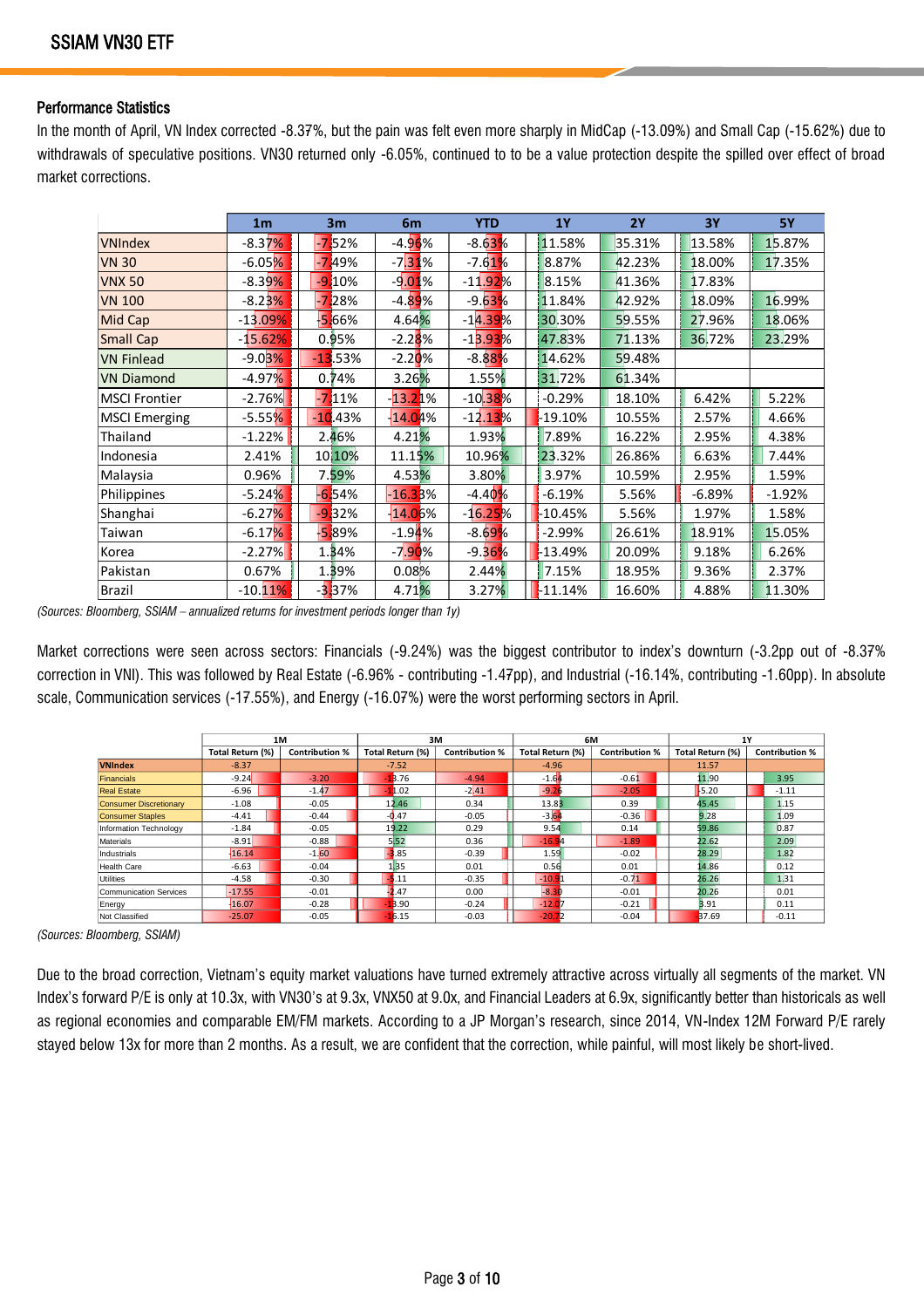|                      | <b>Trailing P/E</b> | Forward P/E | P/B  | <b>Div Yield</b> | <b>ROE</b> | <b>Sharpe</b> |
|----------------------|---------------------|-------------|------|------------------|------------|---------------|
| Vietnam              | 14.9x               | 10.3x       | 2.3x | 1.22%            | 15.75%     | 0.60          |
| <b>VN 30</b>         | 12.2x               | 9.3x        | 2.4x | 0.79%            | 20.01%     | 0.28          |
| <b>VN 50</b>         | 12.1x               | 9.0x        | 2.2x | 0.75%            | 18.90%     | 0.22          |
| <b>VN 100</b>        | 12.6x               | 9.2x        | 2.2x | 0.81%            | 17.98%     | 0.46          |
| VN Mid Cap           | 13.2x               | 8.5x        | 1.9x | 0.86%            | 14.53%     | $-0.44$       |
| <b>VN Small Cap</b>  | 12.8x               |             | 1.4x | 1.90%            | 10.92%     |               |
| <b>VN Finlead</b>    | 9.5x                | 6.9x        | 1.7x | 0.35%            | 18.90%     | 0.20          |
| <b>MSCI Frontier</b> | 11.9x               | 9.6x        | 2.0x | 3.43%            | 16.69%     | $-0.27$       |
| <b>MSCI Emerging</b> | 12.1x               | 10.4x       | 1.6x | 2.72%            | 13.88%     | $-1.26$       |
| <b>Thailand</b>      | 18.3x               | 15.5x       | 1.7x | 2.66%            | 9.59%      | 0.54          |
| Indonesia            |                     |             |      |                  | 12.05%     | 2.14          |
| Malaysia             | 15.9x               | 13.8x       | 1.6x | 4.27%            | 9.93%      | 0.14          |
| Philippines          | 10.8x               | 12.4x       | 0.7x | 2.13%            | 9.91%      |               |
| Shanghai             | 12.3x               | 8.3x        | 1.3x | 2.34%            | 10.04%     | $-0.87$       |
| Taiwan               | 12.1x               | 11.6x       | 2.0x | 2.87%            | 17.15%     | $-0.10$       |
| Korea                | 11.4x               | 9.4x        | 1.0x | 1.97%            | 9.34%      | $-1.39$       |
| Pakistan             |                     |             |      |                  | 18.78%     | $-0.23$       |
| <b>Brazil</b>        | 5.9x                | 6.6x        | 1.6x | 9.19%            | 28.49%     | $-1.32$       |

*(Sources: Bloomberg, SSIAM)*

#### Liquidity:

Liquidity is starting to become an issue in the wider market environment. While April still averaged \$971mm in value traded in HSX on a daily basis, this reflects a -16% decrease from the \$1.16 bln average in March or -30% vs. Nov 2021's record of \$1.4 bln. With the benefit of hindsight, May average trading value up to May 9<sup>th</sup> is only \$713mm per session on HSX, reflecting a -38% decrease vs. March. This is back to the level of Feb/Mar 2021, which is a rather bearish sign. The liquidity crunch is felt even more sharply in HNX and UpCom exchanges, both fell -34% in average trading value in April vs. March (to \$106mm (HNX) and \$55mm (UpCom) respectively each trading session), and continued to drop in early May to only \$57mm (HNX) and \$25mm (UpCom) on average in May up to May 9<sup>th</sup>. This is again -46% mom on HNX and -55% mom on UpCom. Compared to March, trading value has dropped -65% in HNX and -70% in UpCom, as speculative bubbles burst.



*(Sources: HSX, SSIAM)*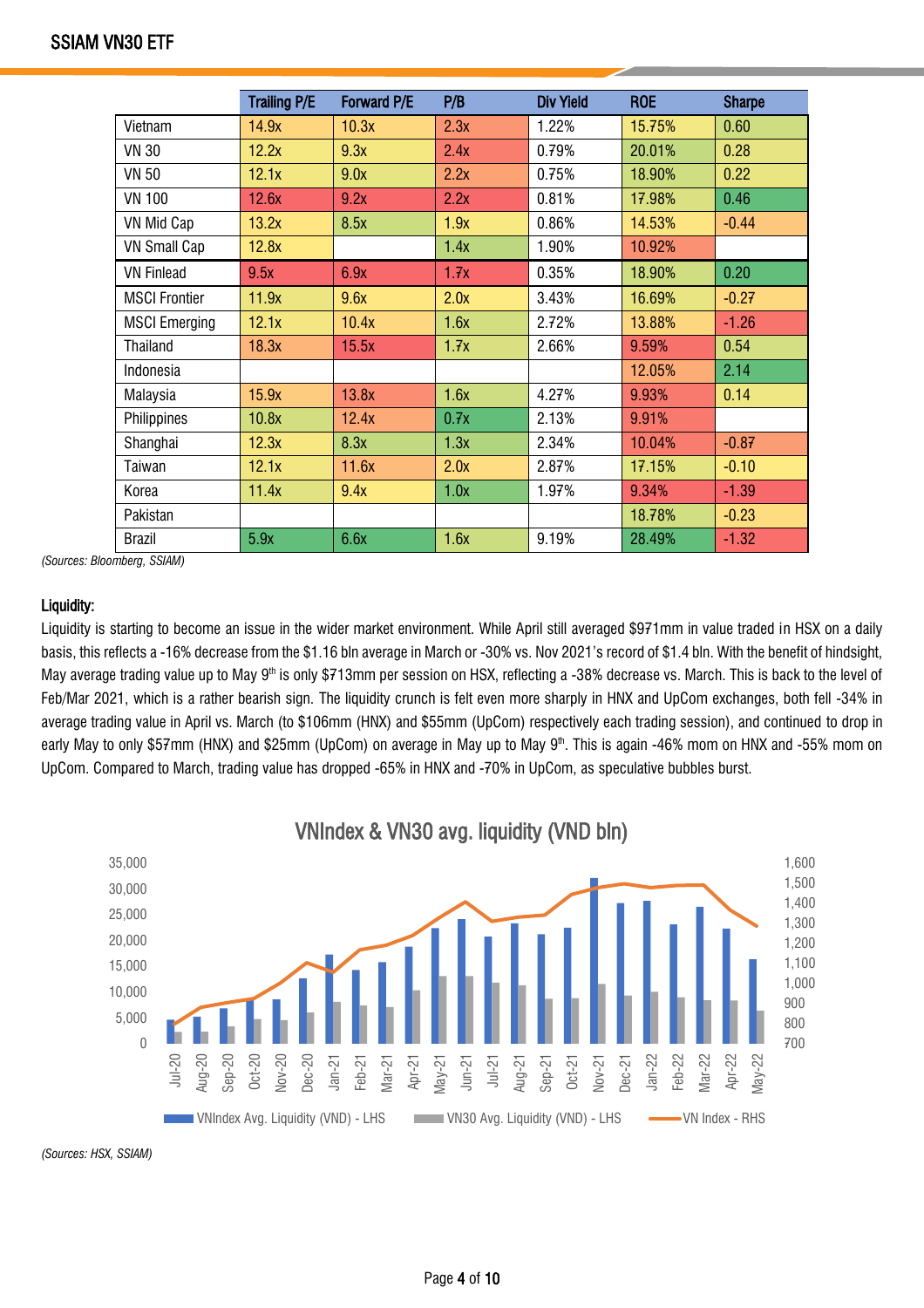

*(Sources: HSX, SSIAM)*

It is important to note, however, that despite broad liquidity crunch, we are still seeing liquidity distribution being healthy for the MidCap segment of the market, with VN70 continued to track total value traded in blue chips VN30 at approximately 100% in April.



# Liquidity Distribution

*(Sources: HSX, HNX, UpCom, SSIAM)*





*(Sources: HSX, SSIAM)*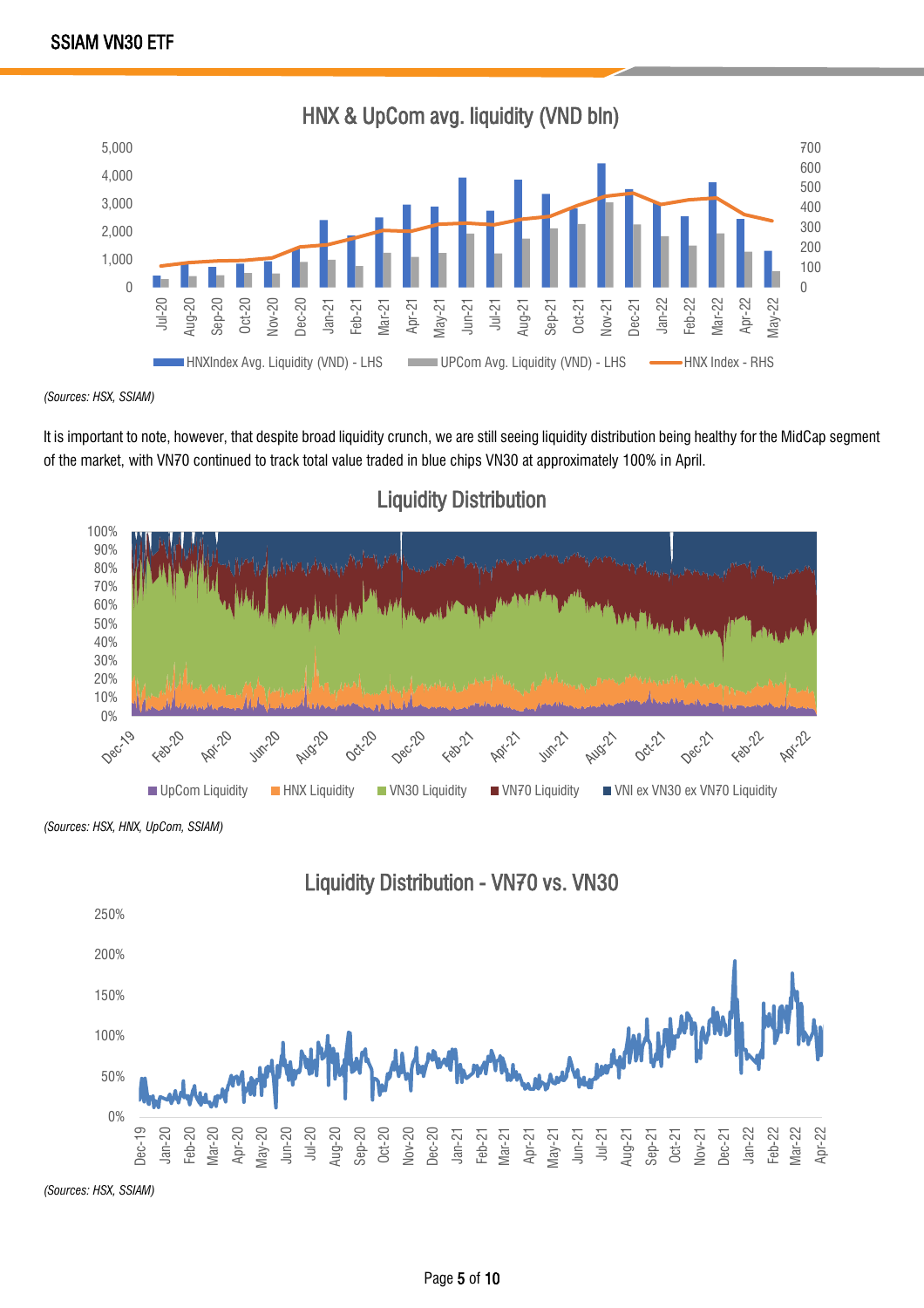#### Market Outlooks:

A research done by JP Morgan detailing the past corrections in the Vietnam equity market has shown a strong resilience in the market with average return of 21% in the 1-year following a correction. In term of causes, this is most likely going to be characterized as post-rally without much changes in the fundamentals. In term of magnitude, while the correction felt painful, it was just about -15%, which is around the average in history. We think both of these reasons suggest a strong bounce back once investors regain their cool and calm.

| <b>Date</b>  | <b>Event</b>               |                   | <b>Recovery</b> |        |        |           |
|--------------|----------------------------|-------------------|-----------------|--------|--------|-----------|
|              |                            | <b>Correction</b> | 1M              | 3M     | 6M     | <b>1Y</b> |
| 10-Oct-08    | <b>GFC</b>                 | $-24%$            | $-3%$           | $-17%$ | $-17%$ | 54%       |
| 22-Feb-08    | <b>GFC</b>                 | $-20%$            | $-21%$          | $-37%$ | $-26%$ | $-63%$    |
| 25-May-11    | <b>NPL crisis</b>          | $-21%$            | 12%             | 4%     | $-2%$  | 10%       |
| $10$ -May-06 | Post-rally correction      | $-18%$            | 5%              | $-17%$ | $-1\%$ | 96%       |
| 13-Mar-20    | Covid-19 crash             | $-19%$            | $-1%$           | 14%    | 17%    | 55%       |
| 26-Nov-09    | Hyperinflation             | $-20%$            | 3%              | 2%     | 1%     | $-9%$     |
| 24-Aug-15    | China stock crash          | $-17%$            | 9%              | 15%    | 5%     | 25%       |
| 28-Jan-21    | Margin call                | $-14%$            | 14%             | 20%    | 25%    | 44%       |
| 17-Dec-14    | Oil price crash            | $-13%$            | 11%             | 12%    | 13%    | 11%       |
| 27-Aug-12    | <b>ACB</b> chairman arrest | $-12%$            | 2%              | $-1%$  | 24%    | 26%       |
| 23-Jul-21    | Covid lockdown             | $-11%$            | 5%              | 9%     | 14%    | 10%       |
| 09-Feb-18    | <b>US-China tension</b>    | $-10%$            | 12%             | 2%     | $-4%$  | $-9%$     |
| $22$ -Jan-16 | EM & FM outflows           | -10%              | 6%              | 10%    | 26%    | 31%       |
| Average      |                            | $-16%$            | 4%              | 1%     | 4%     | 21%       |

Source: J.P. Morgan, Bloomberg Finance L.P. Note: Correction from peak to trough of 1M

Fundamentally, we would like to assert that macroeconomics tailwinds and corporate earning results are even better than expected with Q1 performances and AGM seasons just concluded in early May. In fact, we continue to see no structural changes in the broad fundamentals. Particularly:

- Mobility data from Google Mobility Index has bounced back sharply to surpassed pre-covid (Feb 2020)'s levels
- Domestic travels are back to normal, with domestic flights forecasted to be at 120% of 2019's averages in Apr/May. International flights lagged behind a bit due to Russia/Ukraine war and China's lockdowns but are gradually picking up again to service North Americas, EU, and Asia ex-China tourists coming back as well as outbound travels
- Credit growth targets by SBV is the highest since 2017 to support the reopening of the economy and recovery post-Covid
- GDP forecasts are still solid across despite global headwinds due to strong growth pillars

|                    | 2019   | 2020   | 2021   | 2022 | 2023 | 2024 |
|--------------------|--------|--------|--------|------|------|------|
| <b>Vietnam</b>     | 7.02   | 2.91   | 2.58   | 6.80 | 6.70 | 6.50 |
| Thailand           | 2.20   | (6.20) | 1.60   | 3.70 | 4.25 | 3.60 |
| Indonesia          | 5.02   | (2.00) | 3.73   | 5.30 | 5.20 | 5.10 |
| Malaysia           | 4.30   | (5.60) | 3.10   | 6.10 | 5.00 | 4.50 |
| Singapore          | 0.90   | (4.13) | 7.85   | 4.00 | 3.00 | 2.50 |
| <b>Philippines</b> | 6.10   | (9.50) | 5.70   | 6.70 | 6.20 | 6.40 |
| Taiwan             | 3.06   | 3.36   | 6.45   | 3.50 | 3.00 | 2.78 |
| Korea              | 2.24   | (0.90) | 4.00   | 2.80 | 2.60 | 2.40 |
| Hong Kong          | (1.70) | (6.50) | 6.40   | 1.65 | 3.20 | 2.40 |
| Japan              | (0.23) | (4.53) | 1.78   | 2.10 | 1.80 | 1.10 |
| China              | 6.00   | 2.20   | 8.10   | 4.82 | 5.10 | 5.10 |
| Australia          | 2.00   | (2.18) | 4.78   | 4.40 | 2.80 | 2.55 |
| India              | 6.50   | 3.70   | (6.60) | 8.90 | 8.90 | 8.90 |
| Pakistan           | 3.10   | (1.00) | 5.60   | 4.05 | 4.00 | 4.65 |
| <b>Brazil</b>      | 1.22   | (3.87) | 4.80   | 0.60 | 1.60 | 2.20 |

*(Sources: Bloomberg, SSIAM)*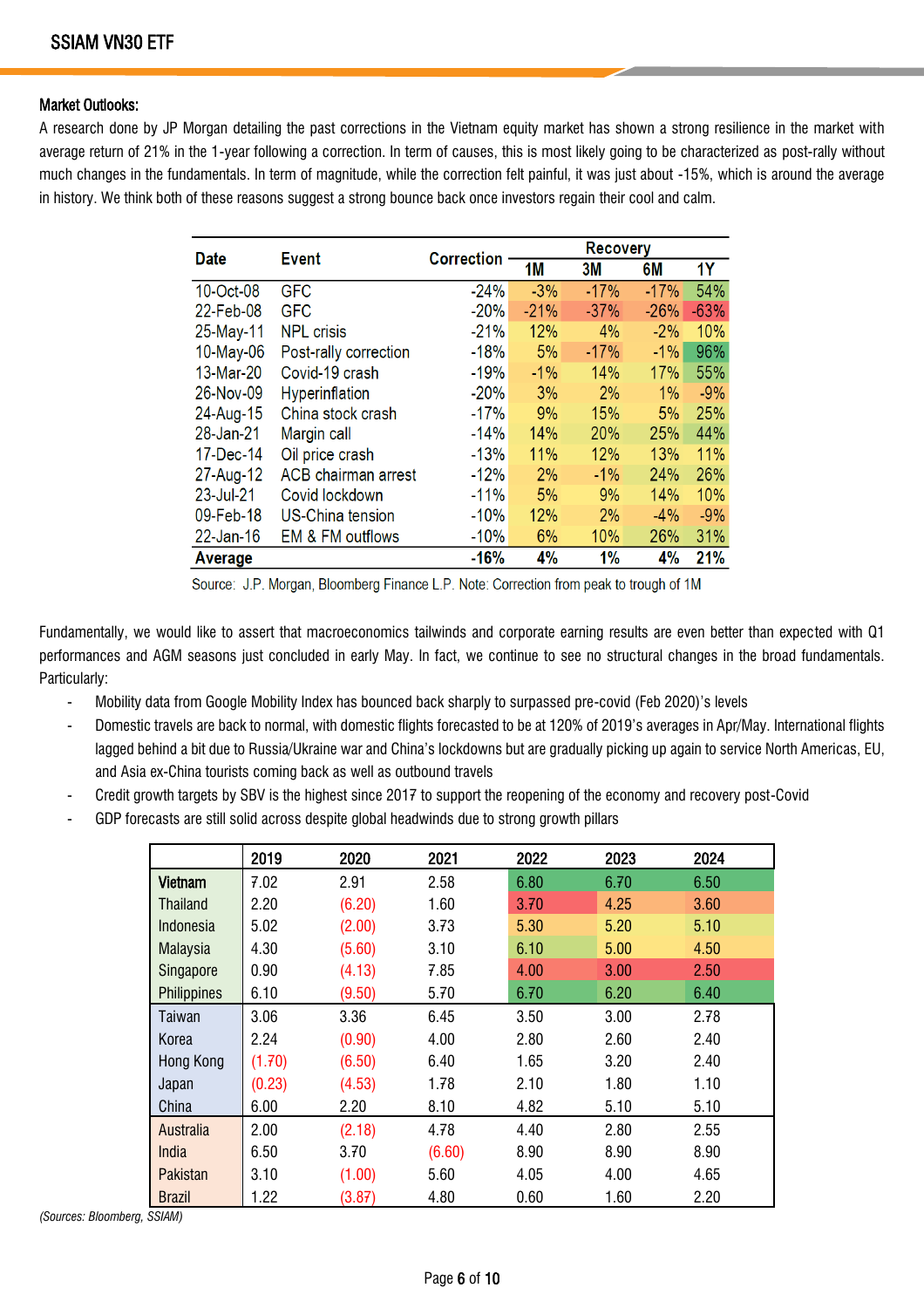#### Foreign Investors Activity

While foreign investors no longer hold an influence in the market like we used to see a couple of years ago, we would like to note that despite the dried up in total broad market liquidity, foreign investors are still showing a consistent level of activities. It's also worth noting the foreign investors turned to net purchased of appx. \$170mm in Apr and \$22mm in May up to May 9<sup>th</sup>. This is right along the trend that we forecasted in our most recent commentaries and is expected to continue in 2022.



*(Sources: HSX, SSIAM)*

#### II. Macroeconomics Statistics

April macroeconomics prints are nothing but encouraging. All figures are better than expected:

**Domestic retail sales**:  $+12.1\%$  yoy (vs. 9.4% in Mar), or  $+3.1\%$  sequentially, with strong goods sales  $(+12.4\%$  yoy). Particularly, tourism +49.4% yoy from 29.9% in Mar due to strong domestic tourism demand, particularly for May 1<sup>st</sup> long weekend. Asa a result, accommodation and restaurant sales were  $+14.8\%$  yoy (vs. 5.9% in Mar).

Industrial IIP growth edged up to 9.4% yoy (vs. 9.1% in Mar). Manufacturing production increased +11.3% yoy (vs. 9.7% in Mar). In particular, electronics +16.6% yoy (vs. 13.1% in Mar), auto production +6.3% yoy (vs. 0.8% in Mar). 4M22 IIP rose by 7.5% y/y, driven by manufacturing  $(+8.3\%$  y/y).

Global trades are also stronger than expected: Apr exports +25.0% yoy (vs. 14.8% in Mar) while imports +15.5% yoy (vs. 14.6% in Mar). Trade surplus eased to \$1.1 bln in Apr (vs. \$2.1 bln in Mar) to \$2.5 bln in the first 4 months of 2022.

FDI disbursement growth is stable at  $+7.1\%$  yoy (vs. 8.7% in Mar). State investment is  $+8.1\%$  in Apr (appx. VND 33.5 trillion, vs. 8.4% in Mar). We expect the realized FDI and state investment to remain around high-single digit figures for near-term.

**Headline inflation** up by 0.2% m/m and 2.6% y/y. Core inflation rose by 0.44% m/m and 1.47% y/y.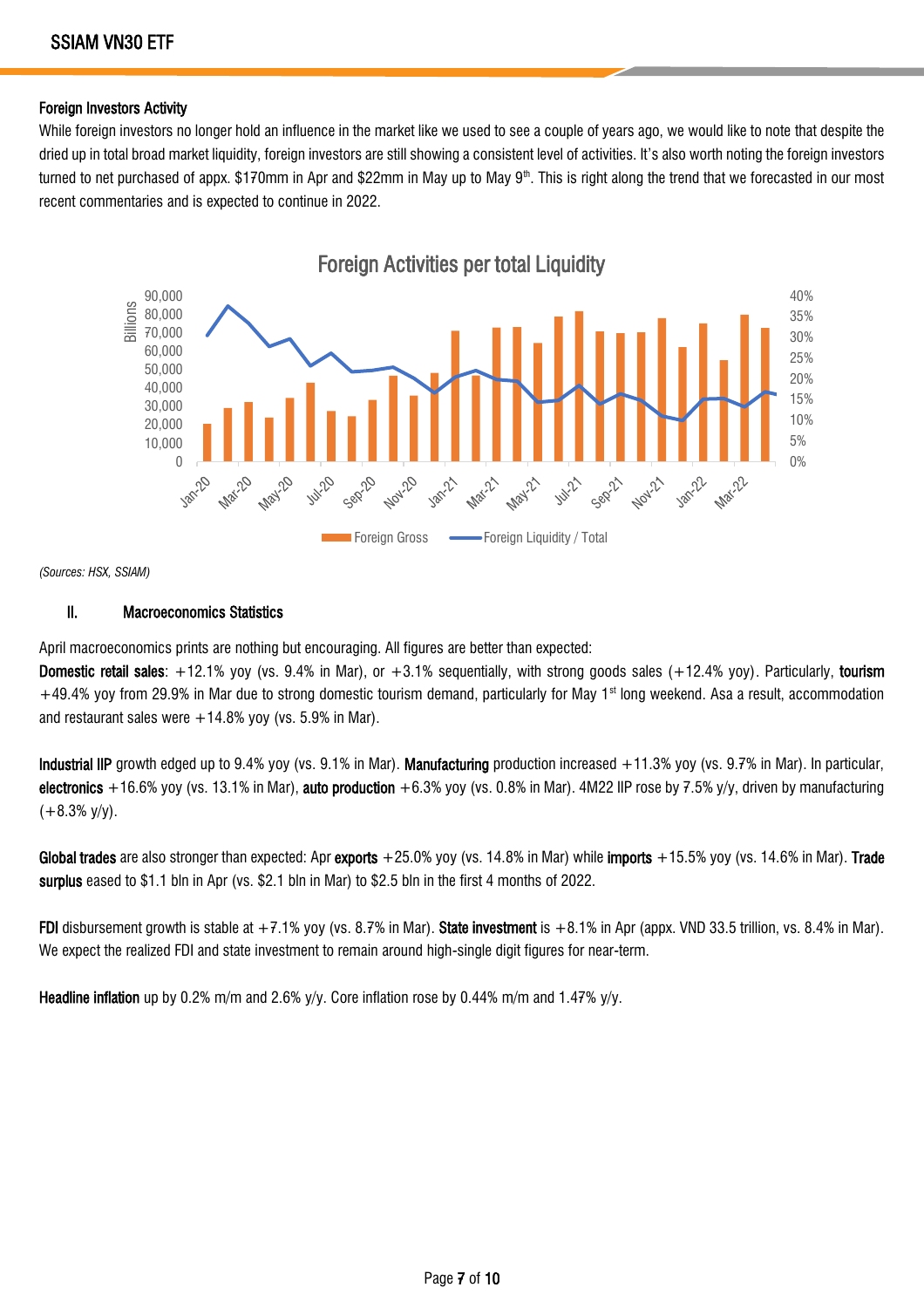#### III. Financials Sectors

Q1 results are strong with most banks seeing a significant increase in EPS growth and NIM expansion.

Loan growth: All macro indicators are pointing to a healthy expansion of Vietnam's banks' balance sheets: the returns of the consumers as evident by strong retail sales, as well as strong manufacturing and production activities, further capitalizing from the momentums of economy reopening, strong exports demands, and tourism picking up. SBV's target of 14% for 2022 appears easily achievable, particularly with latest print on Feb's system's credit growth at 15.9% and sustained positive momentums in Mar/Apr. In fact, credit growth is one of the key drivers behind the government's 6.5% GDP growth target in 2022. Retails penetration is also a major driver of the loan growth, particularly evident in the continuously changing loan mix across banking system, fueled by ease of services thanks to digitalization and e-banking. It's important to also note that given recent scrutiny and increased regulations in real estate funding, we will likely see a shift in commercial bank books to other non real-estate sectors in medium term so retails activities as well as corporates/SMEs will be a point of focus going forward.

Funding costs: As we have seen from Q1 earning results, joint stocks commercial banks continue to gain market share from state owned banks, driven by higher funding profiles, particularly CASA ratios and stronger capital base, which enable more competitive loan pricings.

NIMs: are supported but rising rates tailwinds. State Bank of Vietnam has kept the discount rate steady at 2.5%, while interbank rates are broadly flat in Apr. The yield curve further widening, particularly 10y – 1y spread rebounding to over 100 bps in Apr, enables a slightly better rates on longer term loans.

ROEs at 20% remain sustainable and are expected to stay resilient in the near term. ROAs are likely to be stable at 2.3% as well on average over the next 5 year as fee income improves, stable NII, and lower opex due to digitalization efforts. Both ROEs and ROAs o Vietnam's banks are the highest among ASEAN peers, which justified the valuation premia.

Assets Quality: we expect that NPL ratio might creep higher as the loan restructuring program expires in June 2022, but the increase should be manageable given the strong positioning buffers built over the past 2 years and the ongoing interest rate waiver program for selective Covidimpacted borrowers. We also expect a potentially slightly higher impairments due at banks whose books consist of higher retails mix. However, as the credit cycle continues to be on an upward trend, we expect gradual improvement in underlying assets quality in medium term. In addition, we also expect further deleveraging in the medium to long term as banks prepare to implement Basel III, although there's yet to be a firm timeline for system-wide adoption mandated by SBV.

Fee & trading income: Main components include cards transactions and financing (closely tied to consumers retails) as well as securities brokerage services. Trading values are normalized from the high base last year due to recent market correction, but market liquidity remains healthy and is expected to pick up again due to continued strong growth in new accounts opening and retail participation.

Inflationary pressures are still manageable at well below 4% target but are expected to increase in H2.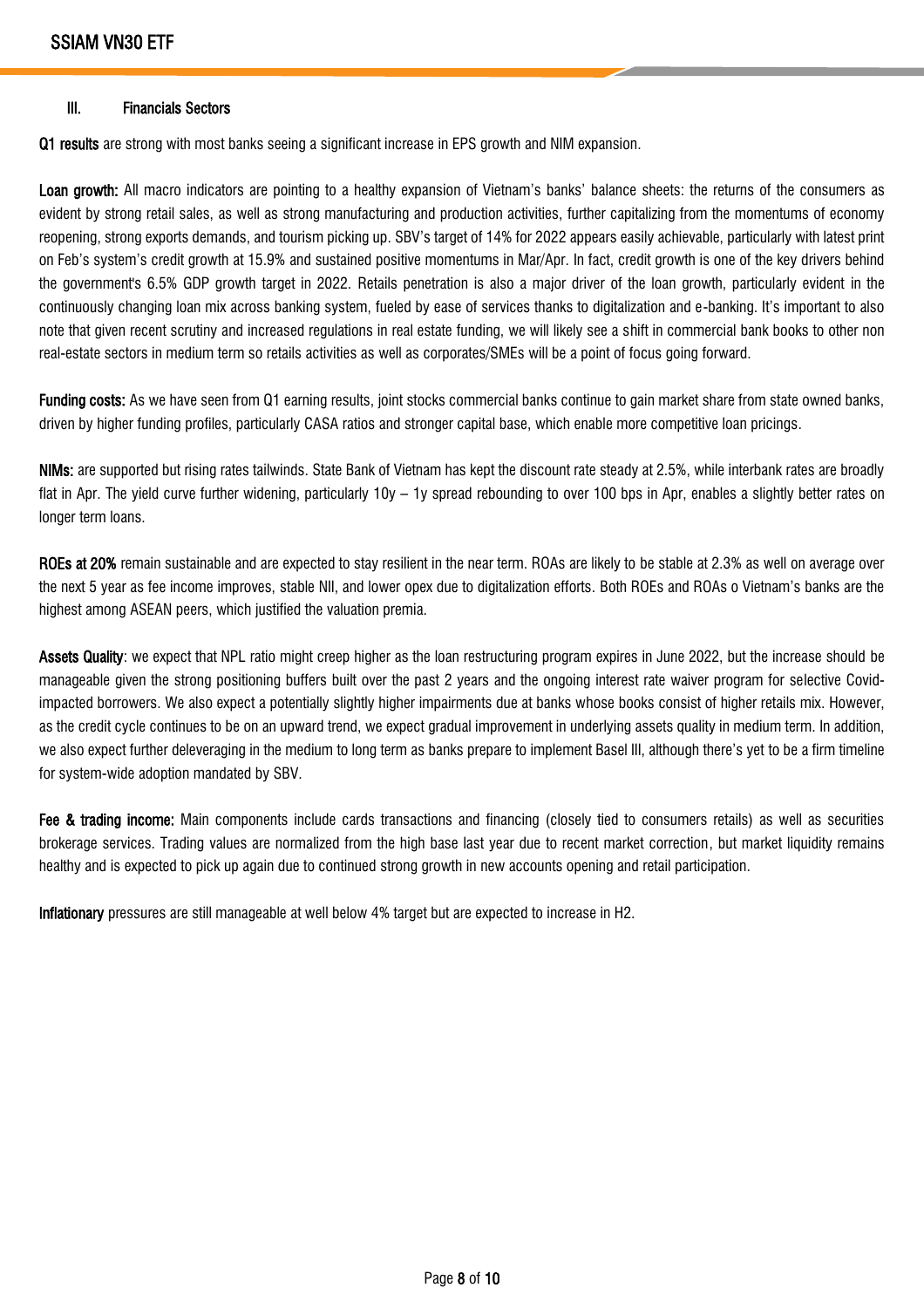# THE FUND'S PORTFOLIO (% NAV)

| STT            | <b>Ticker</b> | Company name                                                    | % NAV | No. | <b>Ticker</b> | Company name                                                             | % NAV |
|----------------|---------------|-----------------------------------------------------------------|-------|-----|---------------|--------------------------------------------------------------------------|-------|
| 1              | <b>VPB</b>    | Vietnam Prosperity Joint Stock Commercial<br><b>Bank</b>        | 8.38  | 16  | <b>HDB</b>    | Ho Chi Minh City Development Joint Stock<br><b>Commercial Bank</b>       | 2.64  |
| $\overline{c}$ | <b>HPG</b>    | Hoa Phat Group Joint Stock Company                              | 7.83  | 17  | <b>TPB</b>    | Tien Phong Commercial Joint Stock Bank                                   | 2.61  |
| 3              | <b>VIC</b>    | Vingroup Joint Stock Company                                    | 7.36  | 18  | <b>VRE</b>    | Vincom Retail Joint Stock Company                                        | 2.16  |
| 4              | <b>TCB</b>    | Vietnam Technological and Commercial Joint<br><b>Stock Bank</b> | 7.29  | 19  | <b>PNJ</b>    | Phu Nhuan Jewelry Joint Stock Company                                    | 1.91  |
| 5              | <b>FPT</b>    | <b>FPT Corporation</b>                                          | 6.08  | 20  | <b>SSI</b>    | <b>SSI Securities Corporation</b>                                        | 1.70  |
| 6              | <b>VHM</b>    | Vinhomes JSC                                                    | 5.93  | 21  | <b>CTG</b>    | Viet Nam Joint Stock Commercial Bank For<br><b>Industry And Trade</b>    | 1.69  |
| 7              | <b>MWG</b>    | Mobile World Investment Corporation                             | 5.78  | 22  | <b>KDH</b>    | Khang Dien House Trading And Investment Joint<br><b>Stock Company</b>    | 1.49  |
| 8              | <b>ACB</b>    | Asia Commercial Bank                                            | 5.53  | 23  | <b>PDR</b>    | Phat Dat Real Estate Development Corp                                    | 1.46  |
| 9              | <b>MSN</b>    | <b>MaSan Group Corporation</b>                                  | 4.91  | 24  | <b>SAB</b>    | Saigon Beer - Alcohol - Beverage Corporation                             | 1.23  |
| 10             | <b>VNM</b>    | Viet Nam Dairy Products Joint Stock Company                     | 4.59  | 25  | <b>GAS</b>    | PetroVietnam Gas Joint Stock Corporation                                 | 0.87  |
| 11             | <b>MBB</b>    | Military Commercial Joint Stock Bank                            | 4.54  | 26  | <b>POW</b>    | PetroVietnam Power Corporation                                           | 0.79  |
| 12             | <b>NVL</b>    | No Va Land Investment Group Corporation                         | 4.12  | 27  | <b>BID</b>    | Joint Stock Commercial Bank for Investment and<br>Development of Vietnam | 0.63  |
| 13             | <b>STB</b>    | Sai Gon Thuong Tin Commercial Joint Stock<br><b>Bank</b>        | 3.61  | 28  | <b>PLX</b>    | Viet Nam National Petroleum Group                                        | 0.57  |
| 14             | <b>VCB</b>    | Joint Stock Commercial Bank For Foreign Trade<br>Of Viet Nam    | 3.13  | 29  | <b>BVH</b>    | <b>Bao Viet Holdings</b>                                                 | 0.47  |
| 15             | <b>VJC</b>    | Vietjet Aviation Joint Stock Company                            | 2.64  | 30  | <b>GVR</b>    | Vietnam Rubber Group JSC                                                 | 0.36  |